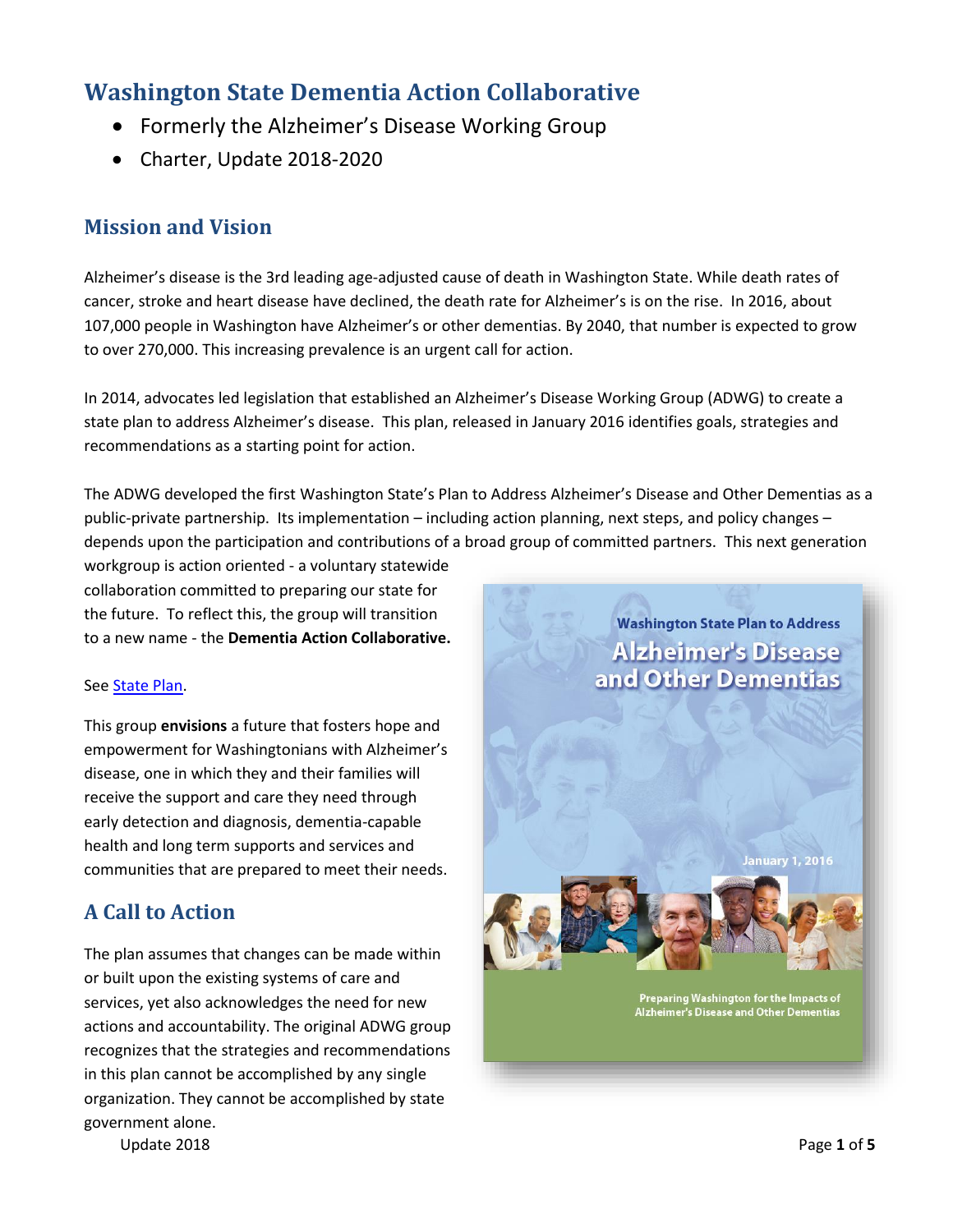The original ADWG issued a Call to Action:

- To establish a next generation Alzheimer's Disease/Dementia Action Advisory Group to provide guidance and oversight to state plan implementation.
- To collectively pursue the proposed goals, strategies and recommendations
- To engage and sustain commitment from a network of public and private partners
- To integrate activities into broader initiatives that are addressing improved health and quality of life such as Healthier Washington, Medicaid Transformation Waiver and the Bree Collaborative End of Life Care Recommendations.
- To identify opportunities to improve our state's response to dementia.

### **Organizational Structure and Roles**

Organizational structure and roles are outlined below:

- **Dementia Action Collaborative (formerly the Alzheimer's Disease Working Group/ADWG).** This group is responsible for providing leadership and direction for implementation of the overall state plan, providing a coordinating point for implementation activities, identifying strategies to address issues that overlap topic areas, developing action steps for recommendations that do not require legislative action, establishing and advising subcommittees to guide/support successful implementation, preparing a periodic progress report, and informing partners as new opportunities and knowledge emerge. The group will meet 2-3 times a year. Terms of service will be two to three years, to be determined by individual willingness to participate, with the intention of balancing the group so that not all terms expire at the same time.
- **Chair, Dementia Action Collaborative (DAC).** Will convene meetings of the full Advisory Group and will serve on the AD Plan Steering/Planning Team, guiding and providing direction for the overall efforts of the Dementia Action Collaborative. Will also serve as external spokesperson for the DAC as needed. **[Chair is currently Bill Moss, Aging and Long Term Support Administration, DSHS.]**
- **Dementia Action Collaborative Steering (Planning) Team.** The Chair will be supported by a Steering Team to include administrative representation from DSHS, DOH, HCA, Alzheimer's Association and the Governor's Office. This Steering Team will include a link with the Joint Executive Committee on Aging & Disability, and with the Chairpersons of any subcommittees developed within the Dementia Action Collaborative.

At the outset, this team will provide in-kind resources to maintain basic infrastructure for plan implementation. The role of this team includes monitoring overall work process, preparing agendas for DAC meetings, making decisions on cross-cutting issues across goals and subcommittees, and identifying issues for the DAC as needed.

#### **Subcommittees.**

- **T**hree topic-focused subcommittees are established. The subcommittees are :
	- o Public Awareness and Community Readiness (includes community outreach/education and safety); focused on Goals 1, 2 and 3 of the plan
	- o Health and Medical Care; focused on Goals 5 and 7 of the plan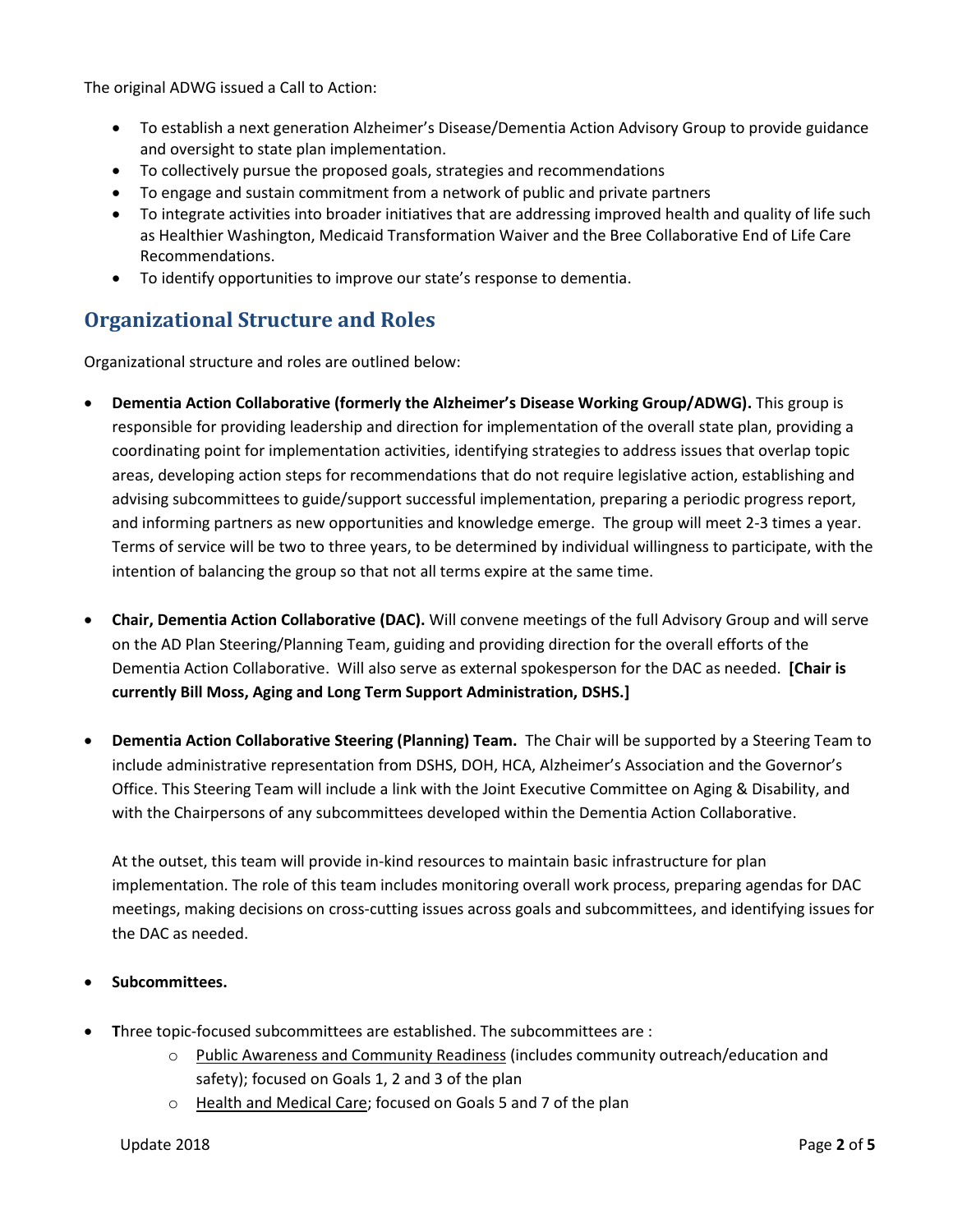o Long-Term Supports and Services; focused on goals 4 and 6 of the plan

The DAC has also formed an Advocacy subcommittee/team.

Subcommittees will be made up of DAC members and may include additional people who are part of an organization or coalition working to address one of more of the goals in the state AD Plan. The role of the subcommittees is to implement or support the implementation of specific recommendations identified in the plan that are assigned to their committee by the Steering Team. This includes developing an implementation plan, to include sequencing/prioritizing work, determining leaders and teams for each recommendation, identifying action steps and success measures; and, executing the implementation plan. The subcommittees will meet as determined by the subcommittee chair, most likely every one to two months.

 **Subcommittee Chairs.** Subcommittee chairs will be project leaders focused on implementing the short-term recommendations identified in the plan. They will advise, direct and track the work of the subcommittee members. They will report periodically to the Plan Coordinator and seek advice and guidance from the Plan Coordinator as necessary.

Subcommittee Chairs will be appointed by the Steering Team. They:

- Initiate subcommittee meetings,
- Follow up with individuals to monitor progress, and
- Organize the work of their subcommittee.

Subcommittee Chairs will figure out efficient, effective ways to advance the plan recommendations. Subcommittee Chairs will attend Steering Team meetings. Above all, they are collaborators who share the vision of the plan and are committed to advancing the plan's goals, strategies and recommendations.

- **Organizational Support.** Organizational support is critical to successful collaborative action. Currently no funding is allotted toward implementation steps. DSHS has agreed, for the initial years, to provide staff support toward convening the ongoing advisory group (see below, Plan Coordinator), with assistance from private partner, the Alzheimer's Association. Moving forward, the goal is to implement recommendations possible with existing resources through heightened collaborative work. The group recognizes that implementing some of the other recommendations will require increased staff resources and funding to be fully executed.
- **Plan Coordinator and Support Staff.** The plan coordinator (PC) is responsible for working with the Dementia Action Collaborative, Steering Team, Subcommittee Chairs and DAC staff. The PC provides operations support to facilitate the effective operation of the DAC. This includes working with the Chair, Steering Team and DAC staff to prepare meeting agendas and facilitate internal communications; conveying guidance from the Steering Team to the subcommittees, and offering advice, support, and guidance to subcommittee Chairs in their active leadership role. The PC will provide status reports to the Steering Team about implementation progress, and draft periodic progress reports to be submitted to the full DAC organizational executives and the legislature, as directed by the Steering Team. **[Lynne Korte is current Plan Coordinator]**

The Alzheimer's Association will provide administrative and technical support for subcommittee meetings, and is responsible for production and dissemination of meeting notes/minutes.

Update 2018 Page **3** of **5**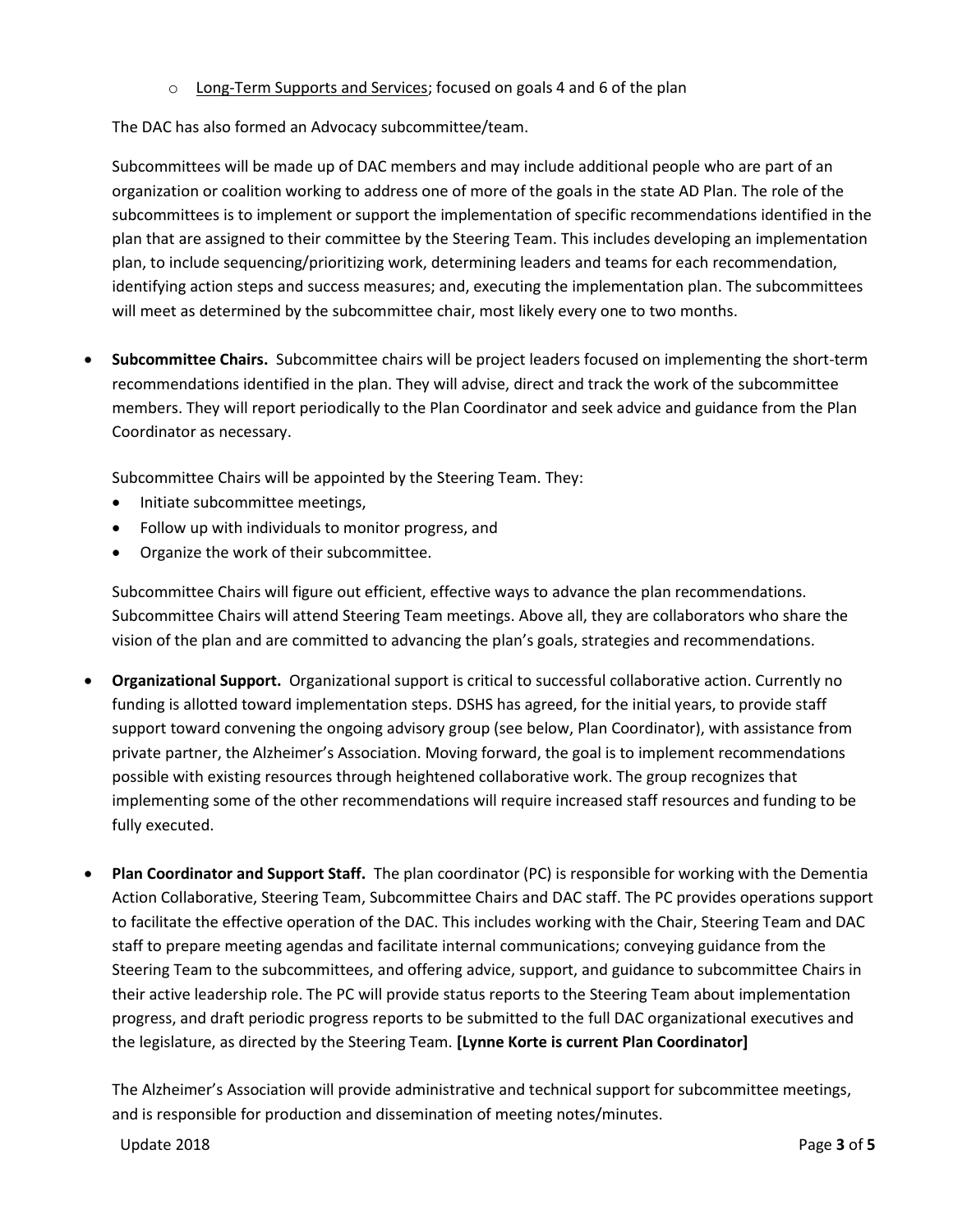Funding was provided, beginning July 1, 2018, for part-time staff at each of the following agencies to support the implementation of the state plan: Department of Health (DOH), Department of Social and Health Services (Aging and Long-Term Support Administration and Developmental Disabilities Administration), and the Health Care Authority (HCA). These positions are intended to work with the Plan Coordinator, one another, the DAC Chair and Subcommittee Chairs to:

- 1) Integrate goals and objectives related to dementia into agency strategic plans
- 2) Identify recommendations in their respective areas which could be implemented through heightened collaboration and existing resources
- 3) Identify high-value recommendations and related funding requirements for upcoming biennial budgets
- 4) Coordinate the work of implementing the selected recommendations.

#### **Participating Member Expectations**

The group is made up of members from various disciplines, perspectives and sectors who agree to serve on the Dementia Action Collaborative and/or its subcommittees. Expectations include the following:

- **Term of appointment/service.** Members commit to a two to three year term of participation, beginning in April 2016.
- **Subcommittee participation.** Members of the Dementia Action Collaborative will serve on a minimum of one of the subcommittees.
- **Meeting attendance.** Each member will attend each meeting, either in person or via electronic means, to the best of their ability. If a member cannot attend a meeting by either means, s/he may send a representative to observe (but who may not vote on issues).
- **Resourcefulness/travel expenses.** With no identified funding available for implementation:
	- $\circ$  Members representing agencies or organizations are requested to consider their travel expenses as in-kind contributions to the effort. Consumer representatives are offered reimbursement for travel expenses to/from related meetings.
	- o Organizers will use complimentary meeting spaces for meetings of the DAC and subcommittees, and web- or tele-conference options as needed.
	- $\circ$  Members will help to identify resources, either within their organization or potential resources available within their networks, to foster successful implementation of the state plan recommendations**.**
- **Addition of new membership.** Members of the DAC are appointed by the Chair (Assistant Secretary of Aging and Long Term Support Administration), in line with original membership set forth in the legislation creating the Alzheimer's Disease Working Group (SSB 6124), with additional representation needs identified by the ADWG/DAC and Steering Team.

New representative membership for the full DAC may be recommended to the Steering Team for consideration. New subcommittee participants may be added based upon the needs of the subcommittees and with approval of the subcommittee Chair.